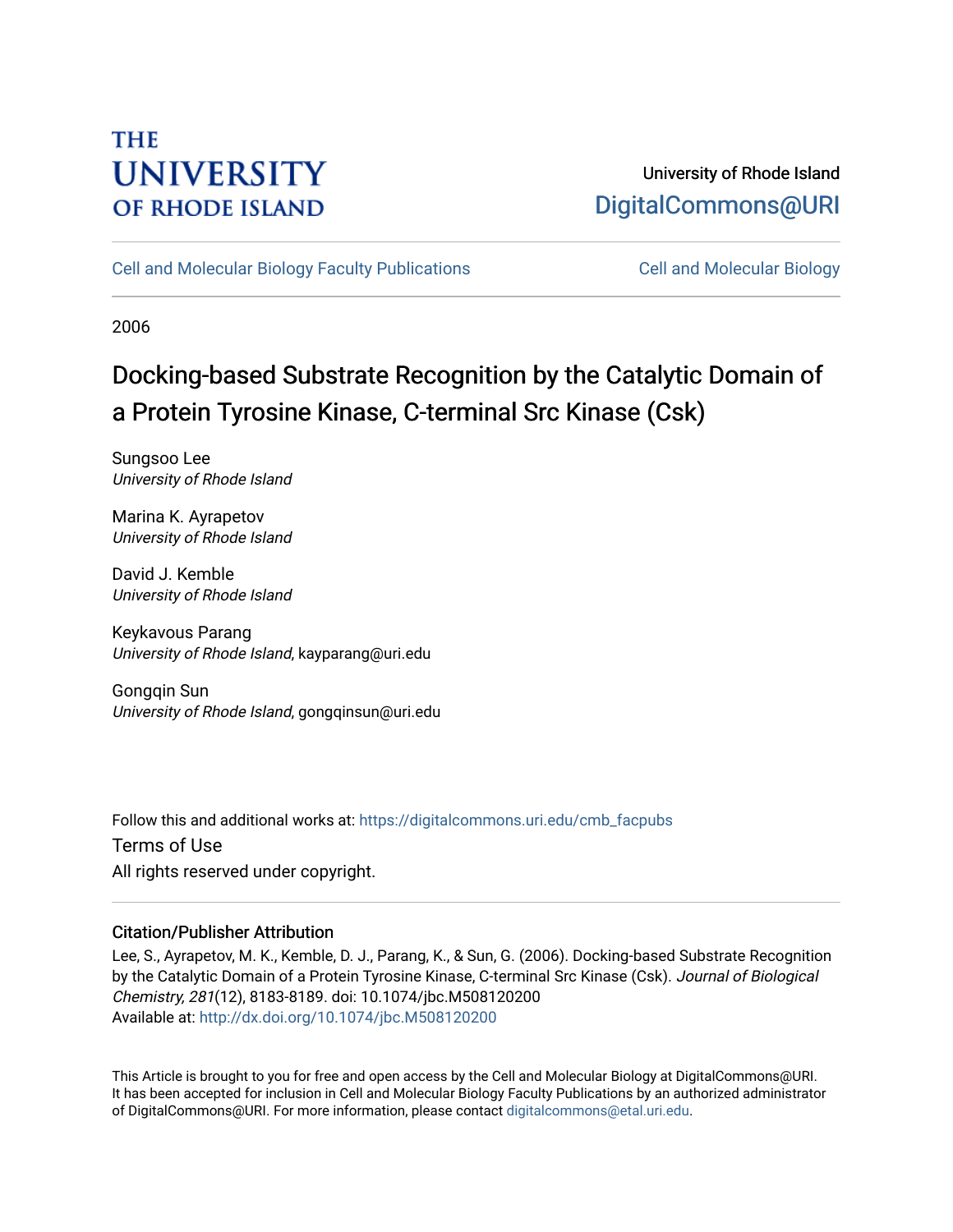## **Docking-based Substrate Recognition by the Catalytic Domain of a Protein Tyrosine Kinase, C-terminal Src Kinase (Csk)\***

Received for publication, July 25, 2005, and in revised form, January 23, 2006 Published, JBC Papers in Press, January 26, 2006, DOI 10.1074/jbc.M508120200

**Sungsoo Lee**‡1**, Marina K. Ayrapetov**‡ **, David J. Kemble**‡ **, Keykavous Parang**§ **, and Gongqin Sun**‡2 *From the Departments of* ‡ *Cell and Molecular Biology and* § *Biomedical and Pharmaceutical Sciences, University of Rhode Island, Kingston, Rhode Island 02881*

**Protein tyrosine kinases are key enzymes of mammalian signal transduction. Substrate specificity is a fundamental property that determines the specificity and fidelity of signaling by protein tyrosine kinases. However, how protein tyrosine kinases recognize the protein substrates is not well understood. C-terminal Src kinase (Csk) specifically phosphorylates Src family kinases on a C-terminal Tyr residue, which down-regulates their activities. We have previously determined that Csk recognizes Src using a substrate-docking site away from the active site. In the current study, we identified the docking determinants in Src recognized by the Csk substrate-docking site and demonstrated an interaction between the docking determinants of Src and the Csk substrate-docking site for this recognition. A similar mechanism was confirmed for Csk recognition of another Src family kinase, Yes. Although both Csk and MAP kinases used docking sites for substrate recognition, their docking sites consisted of different substructures in the catalytic domain. These results helped establish a docking-based substrate recognition mechanism for Csk. This model may provide a framework for understanding substrate recognition and specificity of other protein tyrosine kinases.**

The human genome contains  $\sim$  500 genes for protein kinases, including  $\sim$ 100 protein tyrosine kinases (PTKs)<sup>3</sup> (1). PTKs are important mediators of signal transduction and key targets of anticancer drug discovery (2). They mediate cellular signaling by responding to upstream signals and phosphorylating protein substrates on Tyr residues. To send a regulatory signal to specific protein targets, each PTK phosphorylates only one or a few protein substrates on specific tyrosine residues. Thus, substrate specificity determines signaling specificity and fidelity and distinguishes one PTK from another (3).

One of the best understood PTK regulatory systems is the regulation of Src family protein tyrosine kinases (SFKs) by phosphorylation of a Tyr on its C-terminal tail (4, 5). There are nine kinases in the Src family, and each one contains, from the N to the C terminus, a myristoylation motif, a unique region, an SH3 domain, an SH2 domain, a catalytic domain, and a regulatory C-terminal tail. The C-terminal tail contains a Tyr residue (Tyr-527 in avian Src) for phosphorylation by the C-terminal Src kinase (Csk) (6) and the Csk-homologous kinase (7). The phosphorylated tail Tyr binds to the SH2 domain intramolecularly (8, 9), which leads to inactivation of SFKs (10). Ever since the PTK-substrate relationship between Csk and Src families was established about 15 years ago, how Csk specifically recognizes Src family kinases and phosphorylates them on the C-terminal tail Tyr has been an intriguing question (11, 12). This exemplifies the largely unanswered question of how PTKs recognize protein substrates in general.

Although the Tyr residue for phosphorylation is located on the C-terminal tail of SFKs, SFKs are  $\sim$  50,000-fold better substrates than peptides, mimicking the C-terminal tails  $(k_{cat}/K_m$  ratio comparison) (13). Mutagenic studies confirm that the C-terminal tail does not contain all necessary determinants for Csk recognition (14). These findings suggest that SFKs contain structural motifs located away from the C-terminal tail that are recognized by Csk, and by extension, that Csk contains a SFK recognition site away from the active site. These suggestions would imply that remote docking interactions are a key component of Csk-Src recognition. Since PTK substrate specificity can rarely be accounted for by local amino acid sequences surrounding the phosphorylation site, such a docking-based substrate recognition mechanism may apply to many, if not all, PTKs.

We have recently (15) determined that the Csk catalytic domain contains a substrate-docking site that is crucial for the recognition and phosphorylation of Src. Four residues located in a region centered on the  $\alpha$ -helix D in the peptide-binding lobe are critical for Csk to bind to and phosphorylate Src. Csk mutants carrying multiple mutations at these positions are fully or nearly fully active toward a peptide substrate but unable to bind to, phosphorylate, or regulate Src. Furthermore, a peptide mimicking the sequence of the  $\alpha$ -helix D inhibits Csk phosphorylation of Src with a 20-fold higher potency than Csk phosphorylation of a peptide substrate. These results compellingly demonstrate that these residues are key determinants of the Csk substrate-docking site for specifically recognizing Src family kinases.

Building on this foundation, the current study identified key residues in Src that are crucial for Csk recognition and examined their interactions with the substrate-docking site of Csk. The results demonstrated a docking-based mechanism for Csk-Src recognition. This finding should facilitate our effort to understand PTK substrate recognition and specificity in general.

#### **MATERIALS AND METHODS**

*Chemicals and Reagents*—All reagents used for bacterial culture and protein expression were purchased from Fisher. Chromatographic res-

<sup>\*</sup> This work was supported by American Cancer Society Grant RSG-04-247-01-CDD and National Institutes of Health Grants 1RO1CA111687 and 1 P20 RR16457. The costs of publication of this article were defrayed in part by the payment of page charges. This article must therefore be hereby marked "*advertisement*" in accordance with 18 U.S.C.

<sup>&</sup>lt;sup>1</sup> Present address: Dept. of Cell Biology, University of Texas Southwestern Medical Center, Dallas, TX 75390.<br><sup>2</sup> To whom correspondence should be addressed: Dept. of Cell and Molecular Biology,

<sup>117</sup> Morrill Science Bldg., 45 Lower College Rd., University of Rhode Island, Kingston,

RI 02881. Tel.: 401-874-5937; Fax: 401-874-2202; E-mail: gsun@uri.edu. <sup>3</sup> The abbreviations used are: PTK, protein tyrosine kinase; Csk, C-terminal Src kinase; GST, glutathione *S*-transferase; kdSrc, kinase-defective Src that contains a K295M mutation; SFK, Src family kinase; TM, triple mutant; WT, wild type; MAP, mitogenactivated protein; SH, Src homology; EPPS, 4-(2-hydroxyethyl)-1-piperazinepropanesulfonic acid; RCM, carboxymethylated-maleylated, reduced.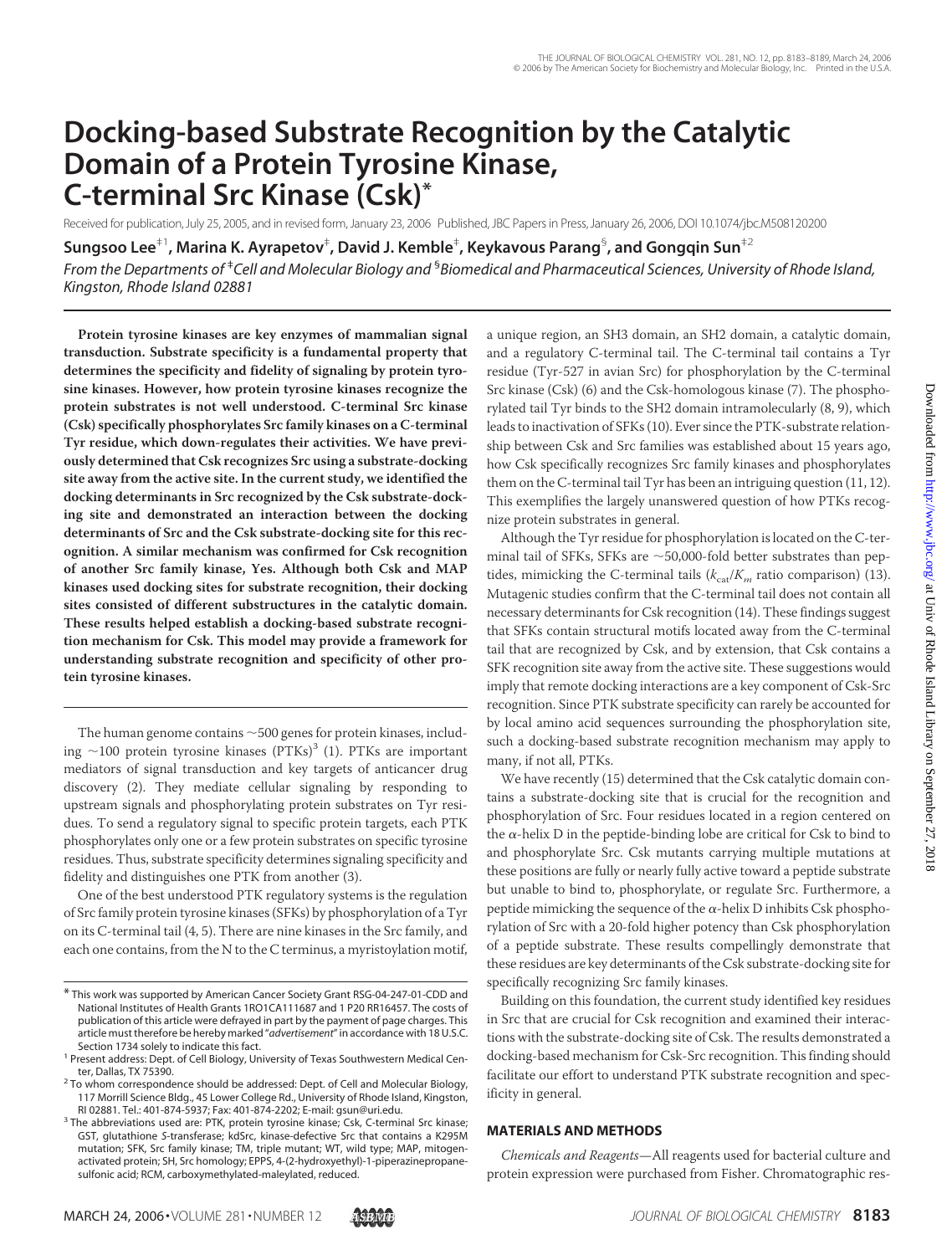### *Substrate Recognition by a PTK*

ins, glutathione-agarose, iminodiacetic acid-agarose, and Sephadex G25 were purchased from Sigma. DNA primers were synthesized by Integrated DNA Technologies. [ $\gamma$ - $^{32}$ P]ATP (6,000 Ci mol $^{-1}$ ) was purchased from PerkinElmer Life Sciences.

*Recombinant Protein Expression and Site-specific Mutagenesis*—Wild type human Csk was expressed in *Escherichia coli* (DH5α) using pGEX-Csk-st plasmid (16). Site-specific mutants were generated using QuikChange (Stratagene) and confirmed by DNA sequencing.The chicken Src mutant devoid of kinase activity (kdSrc) was co-expressed with GroEL and GroES chaperone in BL21(DE3) (14). Full-length human *yes* gene was closed from a human fetal cDNA library (17) and inserted into the pRSET-A plasmid for expression of a His<sub>6</sub>-Yes fusion protein. The fusion protein was purified as described for kdSrc. Yes-TM was generated by QuikChange. Protein concentration was determined by Bradford method and  $A_{280}$  in 6 M urea, and the purity was examined by SDS-PAGE and Coomassie Blue staining.

*Kinase Activity Assays*—Kinase activity of Csk and mutants was determined using  $polyE_4Y$  or kdSrc as the substrate as described previously (15). Briefly, phosphorylation reactions were performed in  $50-\mu$ l volumes at 30 °C in the protein kinase assay buffer: 50 mM EPPS (pH 8.0) containing 5% glycerol, 0.005% Triton X-100, and 0.05% 2-mercaptoethanol. The standard assay used 3 nm WT Csk, 12 mm MgCl<sub>2</sub>, 0.2 mm ATP ([ $\gamma$ -<sup>32</sup>P]ATP, 1,000 dpm pmol $^{-1}$ ), and 1 mg ml $^{-1}$  polyE<sub>4</sub>Y or 10  $\mu$ M kdSrc. After a 10-min reaction time, 35  $\mu$ l of the reaction mixture was spotted onto Whatman filter paper strips  $(2 \times 1 \text{ cm})$ , which were washed in 5% trichloroacetic acid at 65 °C three times for 20 min each. The radioactivity incorporated into  $polyE<sub>4</sub>Y$  or kdSrc was determined by liquid scintillation counting. All assays were performed in duplicates and at least three times with reproducible results.

To determine the catalytic parameters of Csk using kdSrc as a substrate,  $1-20 \mu$ M kdSrc was used as the variable substrate. The assays were performed as described above. The reaction minus Csk was used as background controls. The background was under 2,000 cpm, whereas the signals were in the range of  $10,000$ –100,000 cpm. The  $K_{m}$ , and  $k_{\text{cat}}$ values were determined using double reciprocal plot.

*Csk Inactivation of Yes*—The ability of Csk to inactivate Yes and Yes-TM was determined as described previously (18). Yes and Yes-TM  $(250 \text{ ng})$  was incubated with Csk  $(3 \text{ nm})$  in the presence of 0.1 mm ATP and 12 mM MgCl<sub>2</sub> at 30 °C for 10 min. To determine Yes and Yes-TM phosphorylation,  $[\gamma^{-32}P]$ ATP (10,000 dpm pmol<sup>-1</sup>) was used in the phosphorylation reaction, and a sample of 10  $\mu$ l of the reaction mixture was withdrawn at indicated times. The reaction was mixed right away with SDS-PAGE sample buffer and heated at 90 °C for 10 min. The proteins were fractionated by SDS-PAGE, and phosphorylation was detected by autoradiography. To determine the effect of Csk phosphorylation on Yes kinase activity, non-radioactive ATP was used in the Csk phosphorylation reaction. At different times,  $10$ - $\mu$ l aliquots were withdrawn, and the Yes activity was determined using 0.4 mg/ml RCMlysozyme and  $[\gamma^{-32}P]$ ATP (1000 dpm  $pmo1^{-1}$ ). Since RCM-lysozyme was preferentially phosphorylated by Yes, the residual Yes activity after the initial incubation could be accurately determined without removing Csk from the incubation. To minimize continued Csk phosphorylation of Yes during the activity assay, the reactions were allowed to proceed for 1 min. The reactions were stopped by spotting onto filter papers and washing with 5% warm trichloroacetic acid. The phosphate incorporated into RCM-lysozyme was determined by liquid scintillation counting. Similar reactions in the absence of Yes were carried out in parallel and used as background.



FIGURE 1. **Characterization of Src phosphorylation by Csk.** *A*, deletion mutants of kdSrc used to locate the recognition motifs in Src. KdSrc starts at Val-71, and cata-kdSrc starts at 248. KdSrc-6A is identical to kdSrc except containing six mutations of E524A, P525A, Q526A, Q528A, P529A, and G530A. GST-Src tail contains GST fused to the Src C-terminal tail starting with Thr-521. *B* and *C*, phosphorylation of the kdSrc mutants by Csk. The mutants (10  $\mu$ m) were incubated with Csk (36 nm) in 12.5  $\mu$ m kinase assay buffer containing 20  $\mu$ м [ $\gamma$ <sup>-32</sup>P]ATP (10,000 dpm pmol<sup>-1</sup>) for 10 min. The proteins were fractionated by SDS-PAGE and stained by Coomassie Blue (*B*), and the phosphorylation of proteins was detected by autoradiography (*C*).

#### **RESULTS**

*Analysis of Csk-Src Recognition Using a Kinase-defective Src Mutant*—A kinase-defective Src mutant (kdSrc, containing the K295M mutation) is well expressed in bacteria (14), retains the specificity for phosphorylation by Csk on the C-terminal tail Tyr, and does not autophosphorylate; thus, it serves as a faithful and convenient substrate for kinetic and mutagenic analyses of Src recognition by Csk (15). To characterize the recognition of Src by Csk, we generated several deletion or site-specific mutants of kdSrc and determined their phosphorylation by Csk (Fig. 1, *A–C*). Src contains an SH3 and an SH2 domain in addition to the catalytic domain; however, the catalytic domain with the C-terminal tail (cata-kdSrc) is still readily phosphorylated by Csk ( $k_{\text{cat}}/K_m$  ratio of 3.7  $\times$  10<sup>5</sup> for kdSrc *versus* 9.5  $\times$   $10^5$   $\rm{M}^{-1}$  s $^{-1}$  for the catalytic domain) (14) (also see Fig. 1*C*). Thus, the Src SH3 and SH2 domains do not contain the structural motifs recognized by Csk. To assess the relative contribution of local and remote docking interactions to Src-Csk recognition, two other constructs were generated. The first was a kdSrc mutant in which 3 residues on each side of the tail Tyr (Tyr-527) were mutated to Ala (kdSrc-6A), and the second was a fusion protein between GST and the Src C-terminal tail (GST-Src tail). A previous study demonstrated that the 3 residues on the amino side of Tyr-527 were important for Csk phosphorylation (14). However, kdSrc-6A was still readily phosphorylated by Csk. Initial velocity comparisons indicated that kdSrc-6A retained about 10% of the kdSrc ability to be phosphorylated by Csk. This indicated that remote docking interactions are sufficient for Src to be recognized by Csk, although the local sequences contribute significantly to this recognition. In contrast, Csk phosphorylation of GST-Src tail was non-detectable under identical conditions, consistent with reports that the C-terminal peptides are very poor substrate for Csk (13). These results confirmed the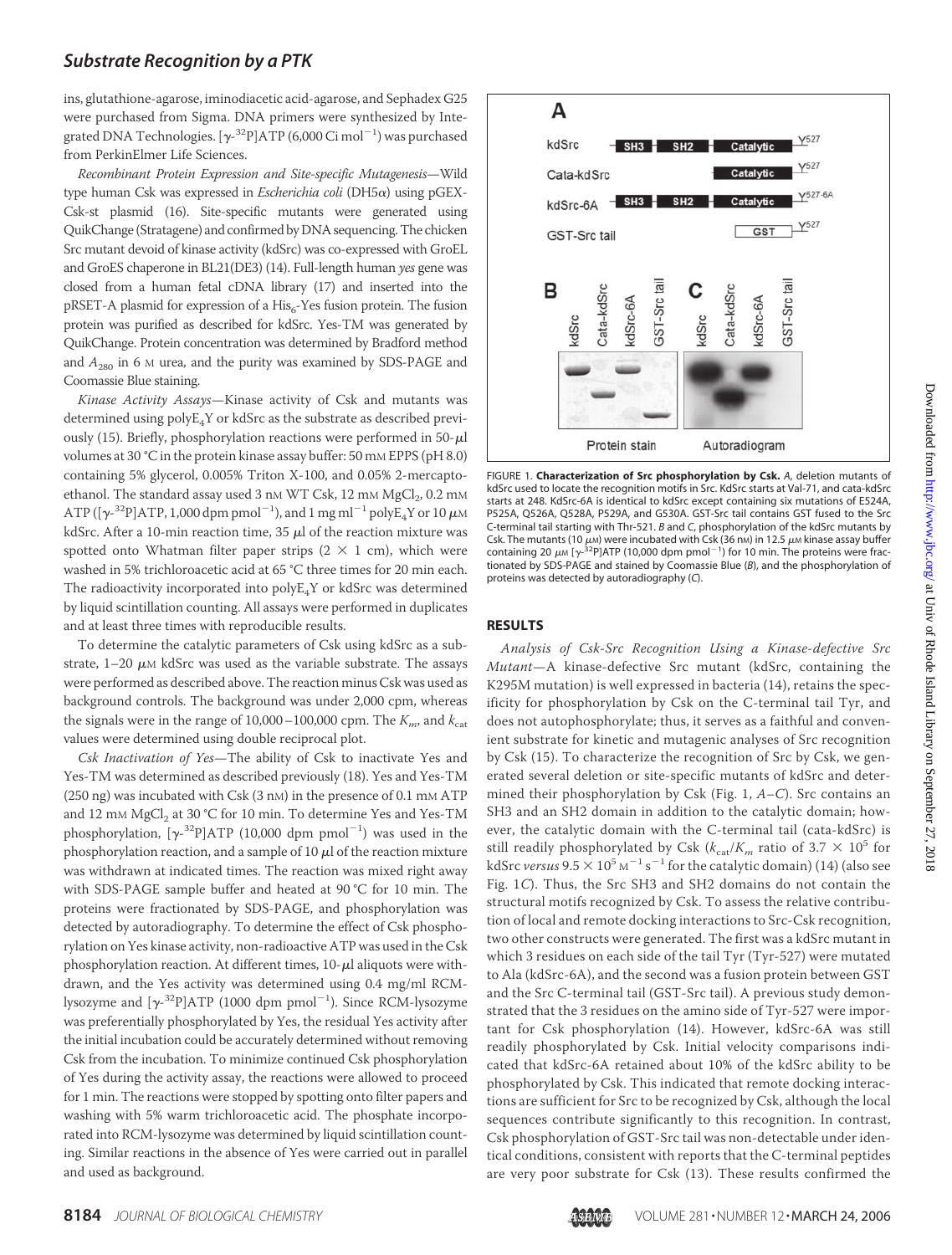

FIGURE 2. **Amino acid sequence alignment in the peptide-binding lobe for the Csk and Src family kinases.** The SFK residues that are potential determinants for Csk recognition are shown in *white letters* on *black background*. The secondary structure motifs are labeled on the *top* of the sequences. The residue numbering, based on chicken Src sequence, is shown at the *bottom* of the sequences. *Cata. loop*, catalytic loop; *C-tail*, C-terminal tail.

essential roles of remote docking interactions in Csk-Src recognition and located the docking determinants to the catalytic domain of Src.

*Ala Scanning Identifies Three Src Residues Crucial for Csk Recognition*— The Src catalytic domain is composed of an ATP-binding lobe and a peptide-binding lobe. Because the ATP-binding lobe is highly conserved in structure and function among PTKs, the docking determinants for Csk recognition are likely to be located on the peptide-binding lobe. We used the following criteria to identify the putative residues as potential docking determinants. First, because all SFKs are substrates for Csk, the docking determinants are likely conserved in SFKs but not in other PTKs. Second, the residues that interact with Csk would need to be surface-exposed. Third, because the Csk substrate-docking site is dominated by 3 Arg residues (15), the Src determinants are likely dominated by residues either negatively charged or otherwise attracted to positively charged residues. We aligned the primary sequences of SFKs and Csk family kinases in the peptide-binding lobe and identified the residues that met these criteria (Fig. 2). In the alignment, the 2 residues with a negative charge, Asp and Glu, were not differentiated. A total of 14 residues met these criteria. Six of the residues were located in the activation loop. Because the function of the activation loop in Src regulation was well defined, the residues from the activation loop were not included for further studies. The other 8 residues were selected for further studies: Asp-365, Asp-489, Glu-504, Glu-505, Glu-510, Tyr-511, Glu-517, and Asp-518.

These residues were individually mutated to Ala, except Glu-504 and Glu-505, both of which were mutated to Ala in one mutant. The ability of the purified mutants to serve as substrates for Csk was determined (Fig. 3*A*). Three mutants displayed phosphorylation by Csk less than 50% of that for kdSrc: E510A, Y511A, and D518A. All 3 residues are located on the  $\alpha$ -helix J immediately preceding the C-terminal tail. Upon identification of the 3  $\alpha$ -helix J residues, we observed that 7 other residues (Glu-470, Asp-473, Glu-476, Glu-486, Asp-493, Gln-497, and Asp-502) located nearby had the potential to interact with the Arg residues of Csk. Although these residues are not strictly uniquely conserved in the Src family, they can also be part of the docking determinants. These were also analyzed by Ala scanning (Fig. 3*B*), but none of the mutants displayed significantly decreased phosphorylation by Csk. These results suggest that Glu-510, Tyr-511, and Asp-518 are the major determinants in Src for Csk recognition.

*Mutation of Glu-510/Tyr-511/Asp-518 Disables kdSrc as a Substrate for Csk*—We next kinetically characterized the effects of mutating all 3 residues to Ala individually or in combination (kdSrc-TM for triple mutation) on kdSrc phosphorylation by Csk (Fig. 3, *C* and *D*). Mutating each residue did not dramatically alter the  $k_{\text{cat}}$  but significantly increased the *Km*, indicating that each mutation significantly affected Csk-Src recognition. The kdSrc-TM had a similar  $K_m$  to kdSrc but a dramatically decreased  $k_{\text{cat}}$ . The surprising recovery of the low  $K_m$  and the dramatic decrease in  $k_{\text{cat}}$  for kdSrc-TM contradicted the  $k_{\text{cat}}$ - $K_m$ trend for the individual mutations. Currently, we do not have a ready explanation for this observation and continue to investigate the molecular basis for these kinetic observations. Whatever the detailed binding mechanism is for kdSrc-TM, mutation of the 3 residues resulted in a greater than 98% decrease in kdSrc phosphorylation by Csk. These results indicate that Glu-510, Tyr-511, and Asp-518 are the crucial determinants for Csk recognition.

*Src Family Kinase Yes Uses Corresponding Residues for Csk Recognition*—Since kdSrc is not active as a kinase, it has two drawbacks when used for analyzing Src phosphorylation by Csk. First, we cannot assess the effect of a mutation on Src kinase activity to determine whether a mutational effect is specific for Src recognition by Csk. Second, kdSrc cannot be used to determine whether a mutation affects Src inactivation by Csk. To overcome these drawbacks, we used another Src family kinase, Yes, which could be expressed as an active kinase in bacteria, to examine the mutational effects. Like Src, Yes is inactivated by phosphorylation on the C-terminal Tyr and activated by autophosphorylation on a Tyr in the activation loop (17, 18). To remove the interference of Yes autophosphorylation, the autophosphorylation site of Yes was mutated from Tyr to Phe. On this background (referred to as Yes), the 3 corresponding residues, Glu-520, Tyr-521, and Asp-528, were mutated to Ala to generate Yes-TM. Yes and Yes-TM were expressed with an N-terminal  $His<sub>6</sub>$  tag in bacteria and purified. Yes-TM (84.7 nmol  $\rm{min}^{-1}\rm{mg}^{-1}$ ) had a comparable specific kinase activity as Yes (91.3 nmol  $min^{-1}$  mg<sup>-1</sup>), indicating that the triple mutation did not disrupt the folding and activity of the enzyme. When incubated with Csk and ATP, Yes was readily phosphorylated by Csk (Fig. 4*A*, *top*), whereas the phosphorylation of Yes-TM by Csk was markedly reduced (Fig. 4*A*, *bottom*). In the absence of Csk, both Yes and Yes-TM underwent similar levels of autophosphorylation, most likely on the C-terminal tail Tyr (19). The

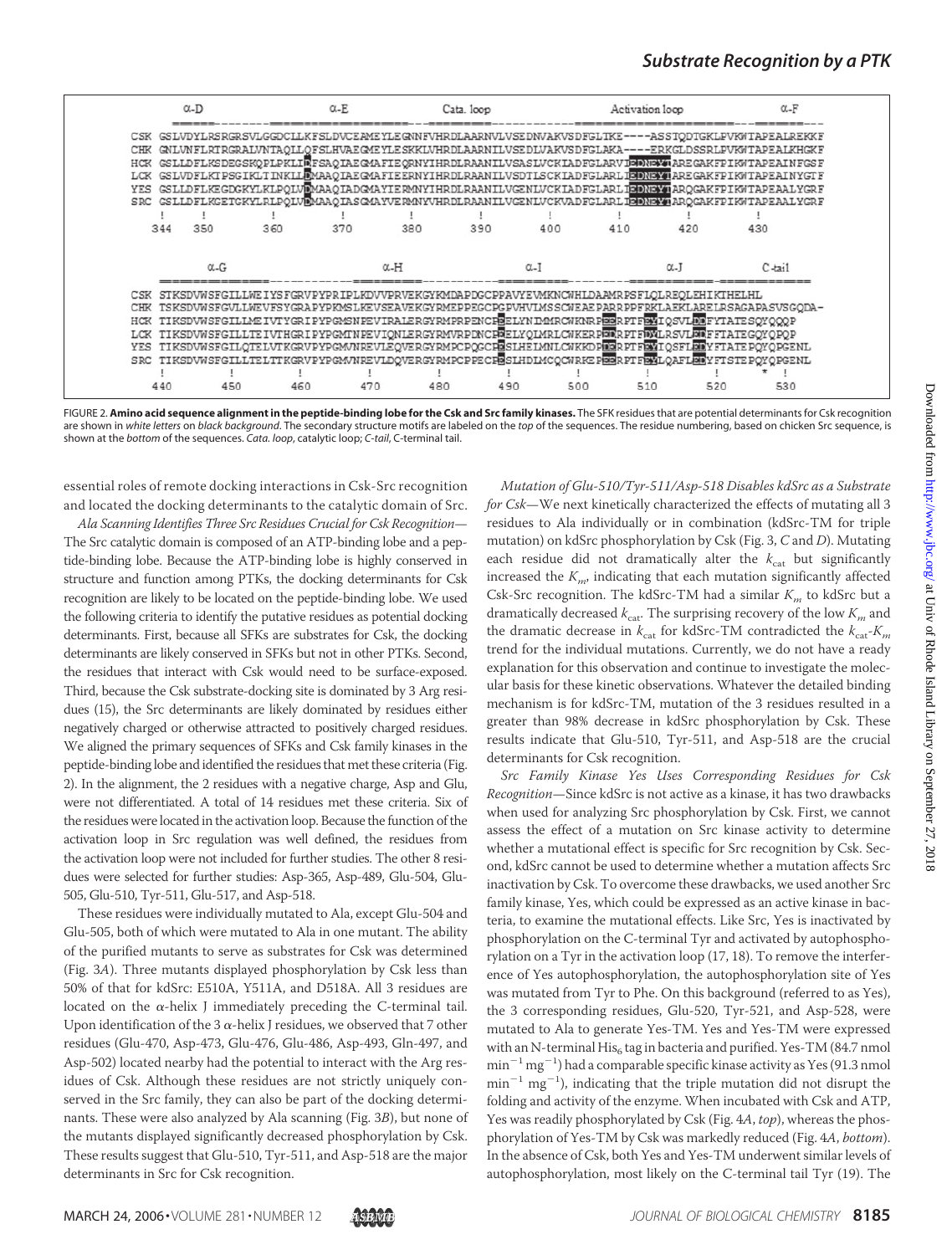

FIGURE 3. **Identification of the Src residues crucial for Csk recognition.** *A* and *B*, Csk phosphorylation of kdSrc mutants. Details of the assay are described under "Materials and Methods." The assays were performed five times in duplicates. *C*, double reciprocal plot of kdSrc and kdSrc-TM by Csk. This shows a representative of three determinations with similar results. *D*, kinetic parameters of Csk phosphorylation of kdSrc and kdSrc mutants. Standard errors based on three sets of data are given.

abilities of Csk to phosphorylate and inactivate Yes and Yes-TM were then compared. Upon incubation with ATP and Csk, Yes was rapidly inactivated, losing more than 80% of the initial activity within 1.5 min. However, Yes-TM retained more than 80% of the initial activity after 20 min of incubation with Csk and ATP (Fig. 4*B*). This result indicates that Glu-520, Tyr-521, and Asp-528 are crucial for Yes recognition and phosphorylation by Csk. Overall, these results and those with kdSrc demonstrate that the mutational effects of the 3 residues are specific for Csk recognition.

*Glu-510 of Src Interacts with Arg-283 of Csk in Csk-Src Recognition*— To identify potential interacting residue pairs between Csk and Src, a panel of kdSrc mutants (E510A, Y511A, and D518A) was analyzed against a panel of Csk point mutants (R279A, S280A, R281A, R283A). The mutated Csk residues are key determinants of the Csk substratedocking site that could interact with the 3 Src docking residues. If 2 residues, one from Csk and the other from kdSrc, interact with each other, the effects of their mutations would not be additive. On the other hand, mutations of 2 residues that do not interact with each other would likely have additive effects. The result of this analysis is shown in Fig. 5*A*. Most of the mutant combinations were approximately additive with one exception, kdSrc mutant E510A and Csk mutant R283A. E510A exhibited 44% of kdSrc activity as a substrate for WT Csk, whereas Csk R283A was 16% as effective as WT Csk in phosphorylating kdSrc. If the two



FIGURE 4. **Phosphorylation and inactivation of Yes and Yes-TM by Csk.** *A*, phosphorylation of Yes and Yes-TM in the presence and absence of Csk. The conditions of the phosphorylation reactions are described under "Materials and Methods." *B*, time course of inactivation of Yes and Yes-TM by Csk phosphorylation. Details of the assay are given under "Materials and Methods."

mutations have additive effects, 6.3% phosphorylation would be expected. However, Csk R283A exhibited almost identical activity as WT Csk in phosphorylating kdSrc-E510A. This indicated that although R283A mutation dramatically decreases the ability of CSK to phosphorylate kdSrc, this mutation has no effect on Csk phosphorylation of kdSrc-E510A. This lack of additivity suggests that Arg-283 of Csk interacts with Glu-510 of kdSrc in Csk-Src recognition.

To further investigate the possibility of Csk Arg-283 interacting with Src Glu-510, we determined how various combinations of positive and negative charges at these two positions affected Csk phosphorylation of kdSrc (Fig. 5*B*). Using kdSrc (with Glu at position 510) as a substrate, mutation of Csk Arg-283 to Lys, Ala, and Glu resulted in progressively more severe losses of activity. The least phosphorylation (6% of Csk phosphorylation of kdSrc) was observed when Glu replaced Arg-283 in Csk. However, using kdSrc E510A as a substrate, the activity trend for the Csk mutants was reversed, with WT Csk and Csk R283K displaying the lowest activity. The highest activity was observed with Csk R283E. These comparisons demonstrated that the identity of an optimal residue at Csk 283 depends on what residue is present at position 510 of kdSrc. When kdSrc contains a negatively charged Glu at position 510, a positively charged Arg is optimal for Csk at position 283. On the other hand, when kdSrc contains a positively charged Arg at position 510, a negatively charged Glu is optimal for Csk at position 283. This residue switching experiment confirmed that Glu-510 of Src interacts with Arg-283 of Csk, likely by a salt bridge, in the docking interactions between Csk and Src. More importantly, this identification of an interacting residue pair strengthened our conclusion of Glu-510, Tyr-511, and Asp-518 as the docking determinants of Src.

*Characterization of Tyr-511 and Asp-518*—To determine the structural attributes of Src Tyr-511 that were important for Csk recognition, it was mutated into several other residues sharing various structural similarity to Tyr (Fig. 5*C*). Both the Phe and the Trp mutants retained  $\sim$ 80% of WT kdSrc activity as a substrate for Csk, whereas Ala, Ile, or Leu mutants retained 20% or less ability to be phosphorylated by Csk. This result indicated that 1) the hydroxyl group of Tyr is not important

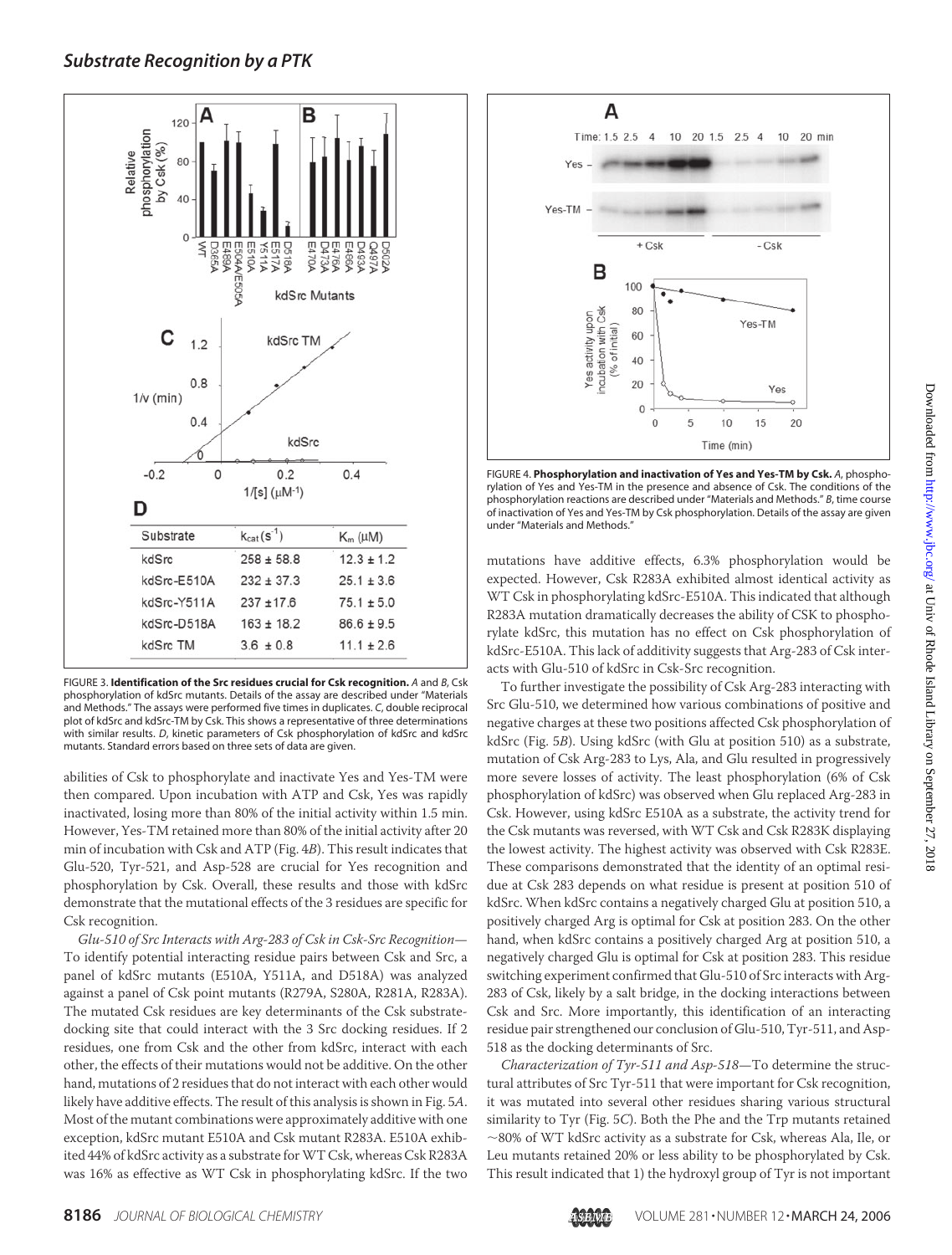

FIGURE 5. **Characterization of Src residues Glu-510, Tyr-511, and Asp-518 in Src-Csk recognition.** *A*, phosphorylation of a panel of kdSrc mutants by Csk mutants in the substrate-docking site. *B*, phosphorylation of kdSrc and kdSrc mutant E510A by Csk and Csk variants at position 283. *C*, phosphorylation of kdSrc variants at position 511 by Csk. *D*, phosphorylation of kdSrc variants at position 518 by Csk.

and 2) hydrophobicity is not sufficient for the function of Tyr-511. Combination of these two considerations suggests that the aromatic ring is crucial in Src recognition by Csk. One type of interaction that is consistent with all these features is a cation- $\pi$  interaction, in which the  $\pi$  electron cloud of the aromatic ring is attracted to the positively charged residues of Arg or Lys (20, 21). This possibility is further strengthened by the fact that the Csk substrate-docking site is dominated by 3 Arg residues. Definitive identification of the interacting partner for Tyr-511 awaits further investigation.

To determine the structural attributes of Asp-518 important for its function, it was mutated to Glu, Asn, and Gly. D518E mutant retained the highest activity, at about 30% of that of kdSrc as a substrate for Csk, whereas the other mutants retained 10–20% of kdSrc activity (Fig. 5*D*). This observation suggests that a negative charge is likely important but not sufficient for the function of this residue.

*The Substrate-docking Sites Are Different in Csk and MAP Kinases*— The MAP kinases, a family of Ser kinases, also use a substrate-docking site for substrate recognition (22). The substrate-docking site in p38 MAP kinase was revealed by the crystal structure of a complex of the kinase with a docking peptide from its substrate (23). The docking site in p38 MAP kinase is composed of three substructures in the peptidebinding lobe, the  $\alpha$ -helixes D and E and the  $\beta$ 7- $\beta$ 8 reverse turn (Fig. 6*A*). These three substructures form a clamp that holds the docking peptide of the substrate. Our previous study identified several residues in the



FIGURE 6. **Characterization of Csk**  $\beta$ **7-** $\beta$ **8 reverse turn and**  $\alpha$ **-helix <b>E** as parts of the **substrate-docking site.** *A*, structure of the substrate-docking site of the p38 MAP kinase. The relevant substructures are labeled and colored by secondary type ( $\alpha$ -helix in *red*, *β*-sheets in *light blue*, turn in *green*, and random coil in *gray*). This structure is based on the crystal structure of 1LEW in the Protein Data Bank. *B*, the substructures of Csk corresponding to the p38 MAP kinase substrate-docking site. The residues that have been previously shown to be part of the substrate-docking site of Csk are shown in *green*. The residues that correspond to p38 MAP substrate-docking residues in the  $\beta$ 7- $\beta$ 8 reverse turn and the  $\alpha$ -helix E are shown in *blue*. Leu-296 is hidden behind the  $\alpha$ -helix E. *C*, phosphorylation of kdSrc and polyE<sub>4</sub>Y by Csk mutants in the  $\alpha$ -helix D (R283A),  $\alpha$ -helix E (F294A and L296A), and  $\beta$ 7- $\beta$ 8 reverse turn (E324A and N326A). *D*, binding of Csk mutants to kdSrc. The GST pull-down binding assay is described under "Materials and Methods." *DM*, a Csk double mutant containing the mutations of R281A and R283A, was used as a negative control.

 $\alpha$ -helix D as crucial determinants of the Csk substrate-docking site (Fig.  $6B$ ) (15). Intrigued by this similarity, we determined whether the  $\alpha$ -helix E and the  $\beta$ 7- $\beta$ 8 reverse turn were also part of the substrate-docking site of Csk. Two residues each from the  $\beta$ 7- $\beta$ 8 reverse turn and from the  $\alpha$ -helix E that would form the clamp structure were mutated to Ala, and their effects on Csk phosphorylation of kdSrc and the artificial substrate polyE4Y were determined (Fig. 6*C*). In a previous study, we demonstrated that mutations in the substrate-docking site dramatically decreased Csk activity toward kdSrc but had little effect on Csk activity toward the artificial substrate (as shown in R283A in Fig. 6*C*) (15). In contrast to mutants involving docking residues, such as R283A, the four mutants involving residues from the  $\alpha$ -helix E and the  $\beta$ 7- $\beta$ 8 reverse turn all displayed similar relative activity toward kdSrc and  $polyE<sub>4</sub>Y$ , indicating that these residues were not specifically important for Csk recognition of kdSrc. Three of the four mutants also displayed similar a ability to complex with kdSrc (Fig. 6*D*), indicating that these residues were not important for Csk interaction with kdSrc. The only exception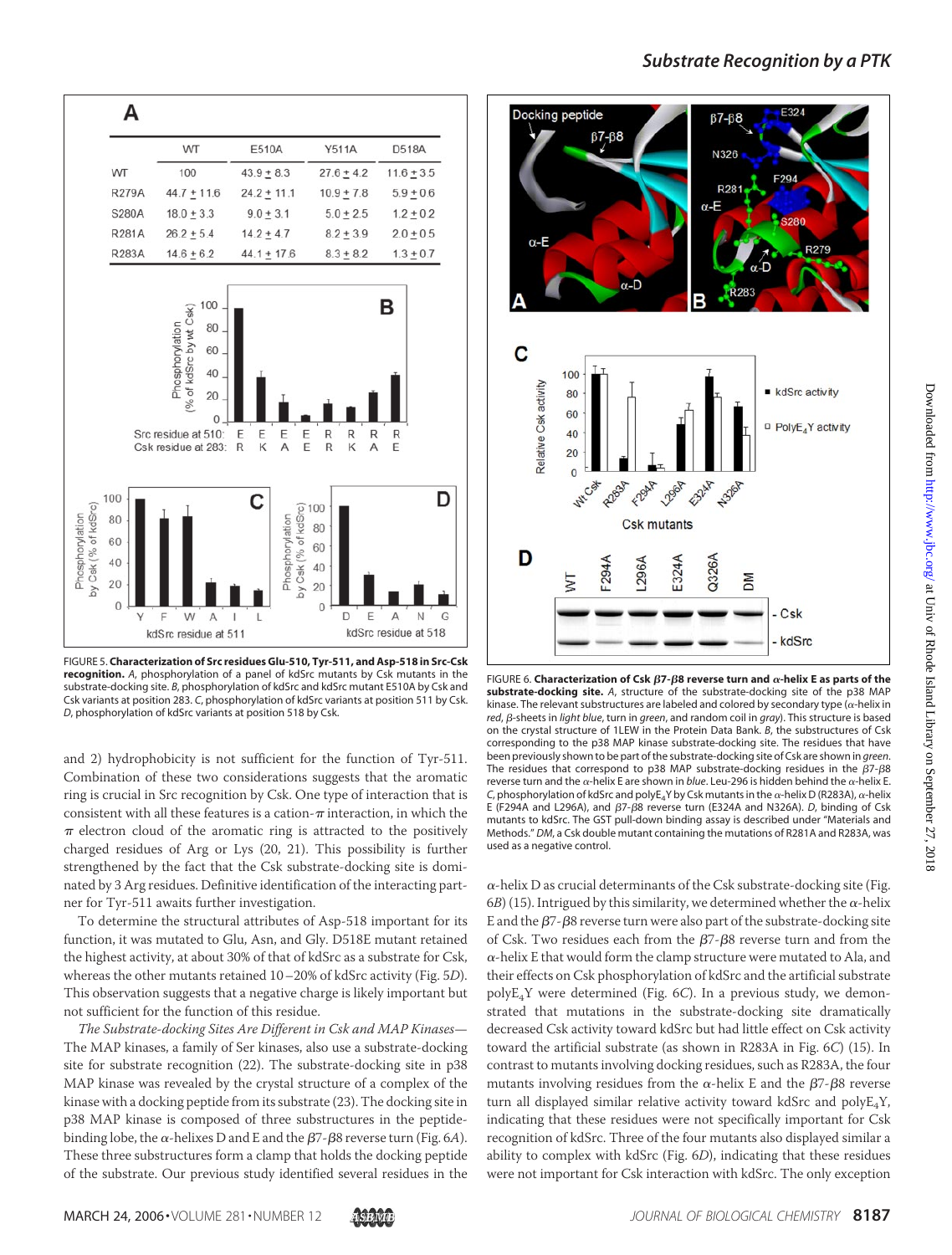### *Substrate Recognition by a PTK*

was Phe-294 in the  $\alpha$ -helix E, the mutation of which to Ala significantly decreased Csk binding to kdSrc. Since this mutant was virtually inactive as a kinase toward kdSrc or  $polyE_4Y$ , the effect was likely not specific for Src recognition. Overall, these results indicated that the  $\alpha$ -helix E and the  $\beta$ 7- $\beta$ 8 reverse turn are not part of the substrate-docking site in Csk. Thus, the substrate-docking sites in Csk and the MAP kinases have some overlap but are not identical. The comparison of clamp-shaped docking site in p38 MAP kinase *versus* the surface-like docking site in Csk would suggest dramatic differences in the mode of substrate binding for these two family of kinases.

#### **DISCUSSION**

Substrate specificity is one of the most fundamental properties that determine the function of a protein tyrosine kinase. Elucidating the mechanisms of PTK substrate recognition and specificity will provide a key mechanistic insight into cellular signaling mediated by this family of enzymes. In addition, many protein tyrosine kinases are targets for drug discovery. Understanding PTK substrate recognition and specificity may also have a profound impact on kinase-based drug discovery. Despite such central importance, the mechanisms by which protein tyrosine kinases recognize protein substrates are poorly understood.

*Csk Serves as a Model in Understanding PTK Substrate Recognition*—Csk family kinases, Csk and Csk-homologous kinase, exclusively phosphorylate Src family kinases on a C-terminal tail Tyr and down-regulate their activities. Numerous studies have demonstrated that Csk recognition of Src family kinases is not solely based on recognition of the local amino acid sequence of the C-terminal tail. Thus, remote docking interactions are likely a key part of the recognition mechanism. Our previous studies determined that Csk recognition of Src was not dependent on the Csk SH2 or SH3 domains (24); rather, Csk contained a substrate-docking site located in the peptide-binding lobe, centered on the  $\alpha$ -helix D (15). In the current study, we identified several residues in the  $\alpha$ -helix J of Src as the docking determinants recognized by the Csk substrate-docking site. Mutation of these residues to Ala reduced Src phosphorylation by Csk more than 98%. Using another Src family kinase, Yes, we demonstrated that these mutations do not alter the Yes kinase activity but specifically abolish its phosphorylation and regulation by Csk. Coordinated mutations in the Csk substrate-docking site and the Src docking determinants demonstrated that Glu-510 of Src interacts with Arg-283 of Csk, likely by a salt bridge, in the Csk-Src recognition. These results provided mechanistic insights into how Csk specifically and exclusively recognizes Src family kinases and phosphorylates them on a C-terminal Tyr residue.

The determination of the substrate-docking site on Csk (15) and the docking determinants of Src in this report compellingly demonstrate a docking-based recognition between the catalytic domain of Csk and its physiological substrates, the Src family kinases. Based on these studies, the Csk-Src recognition appears to consist of two components. First, docking interactions between the Csk substrate-docking site and the Src determinants on  $\alpha$ -helix J are critical for the recognition. We propose that such docking interactions bring Csk and Src in an arrangement so that the C-terminal tail of Src is located near the active site of Csk. Second, the C-terminal tail of Src interacts with Csk to present Tyr-527 to Csk active site for phosphorylation. The detailed interactions await further structural determination.

*Structural versus Kinetic Substrate Recognition*—In this current study, the focus of our investigation is to identify physical interactions between Csk and Src that enable the specific Csk-Src recognition. However, it is important to note that the recognition of protein substrates by a kinase, although initially dependent on physical interactions between the kinase and the substrate, is also influenced by other factors. Lieser *et al.* (12) report that the kinetic affinity between Csk and Src measured by the  $K<sub>m</sub>$  is strongly enhanced by a fast phosphoryl transfer step. It is proposed that the phosphoryl transfer step functions as a chemical clamp facilitating substrate recognition. Thus, any factors that affect the catalytic activity of Csk could potentially affect Csk-Src recognition, even if such factors do not directly affect the physical interaction between Csk and Src. For example, Csk catalytic activity is positively regulated by the presence of its SH3 and SH2 domains (24) and the SH2 domain ligand (26). Such regulations could potentially affect the substrate recognition as well. In this regard, the catalytic clamp mechanism likely affects the affinity of the kinase for protein substrates in a generic manner, enhancing Csk substrate recognition in general, whereas the physical interactions between Csk and the substrates determine the specificity of the recognition. The contribution of multiple factors to the  $K_m$  may also be responsible for the complicated  $k_{\text{cat}}-K_m$  patterns observed for Csk phosphorylation of various kdSrc mutants reported in Fig. 3.

*Comparison with Substrate Recognition by Protein Ser/Thr Kinases*—For protein kinases that phosphorylate their substrates on Ser/Thr residues, there are two main mechanisms for recognizing protein substrates. The first is based on interactions with the local amino acid sequence surrounding the phosphorylation site. Each kinase with this mechanism would have a consensus substrate sequence. This mechanism is best represented by the cAMP-dependent protein kinase, which phosphorylates a Ser residue preceded by 2 positively charged residues at the  $-3$  and  $-2$  positions (27). The structural context of the consensus sequence may hinder, but does not significantly enhance, the recognition (28). The second type of mechanism relies on remote docking interactions between the substrate and the kinase. For this mechanism, a substrate would contain two structural motifs to be recognized by two corresponding binding sites on the kinase (29). This mechanism is best represented by the MAP kinases. A MAP kinase contains a substrate-docking site that binds to the docking determinants distal to the phosphorylation site (30, 31). In addition, residues near the phosphorylation site also interact with the active site of the kinase.

Recently, the structure of p38 MAP kinase complexed with a docking determinant peptide is determined (23). The structure reveals that the docking site is composed of three structural motifs, the  $\beta$ 7- $\beta$ 8 reverse turn and the  $\alpha$ -helixes D and E. Together they form a clamp-like structure, holding the docking peptide. However, our data clearly demonstrated that the substrate-docking sites in Csk and p38 MAP kinase are distinct from each other, although they share some similarity in the secondary structures used.

*Docking-based Substrate Recognition May Be Used by Other PTKs*—The mechanisms for PTK substrate recognition and specificity are poorly understood in general. For virtually all PTKs, peptides are extremely inefficient substrates (13, 32), suggesting that some form of remote interaction may be responsible for substrate recognition. One line of emerging evidence suggests that regulatory domains, such as the SH3 or SH2 domains, may help with substrate recruiting for cytosolic PTKs (3). For example, Src phosphorylates STAT3 (33), p130Cas (34), and SAM68 (35). These substrates contain a Pro-rich motif recognized by the Src SH3 domain. Furthermore, the addition of the SH2 domain recognition motifs (phospho-Tyr-containing peptide sequences) enhances the phosphorylation of peptide substrates by SH2 domain-containing protein tyrosine kinases (25). These data implicate the SH3 and SH2 domains in helping recruit substrates for PTKs. However, it is not clear how such remote interdomain cooperation achieves sufficient specificity and precision and how the catalytic domain accurately recognizes the Tyr to be phosphorylated. Further-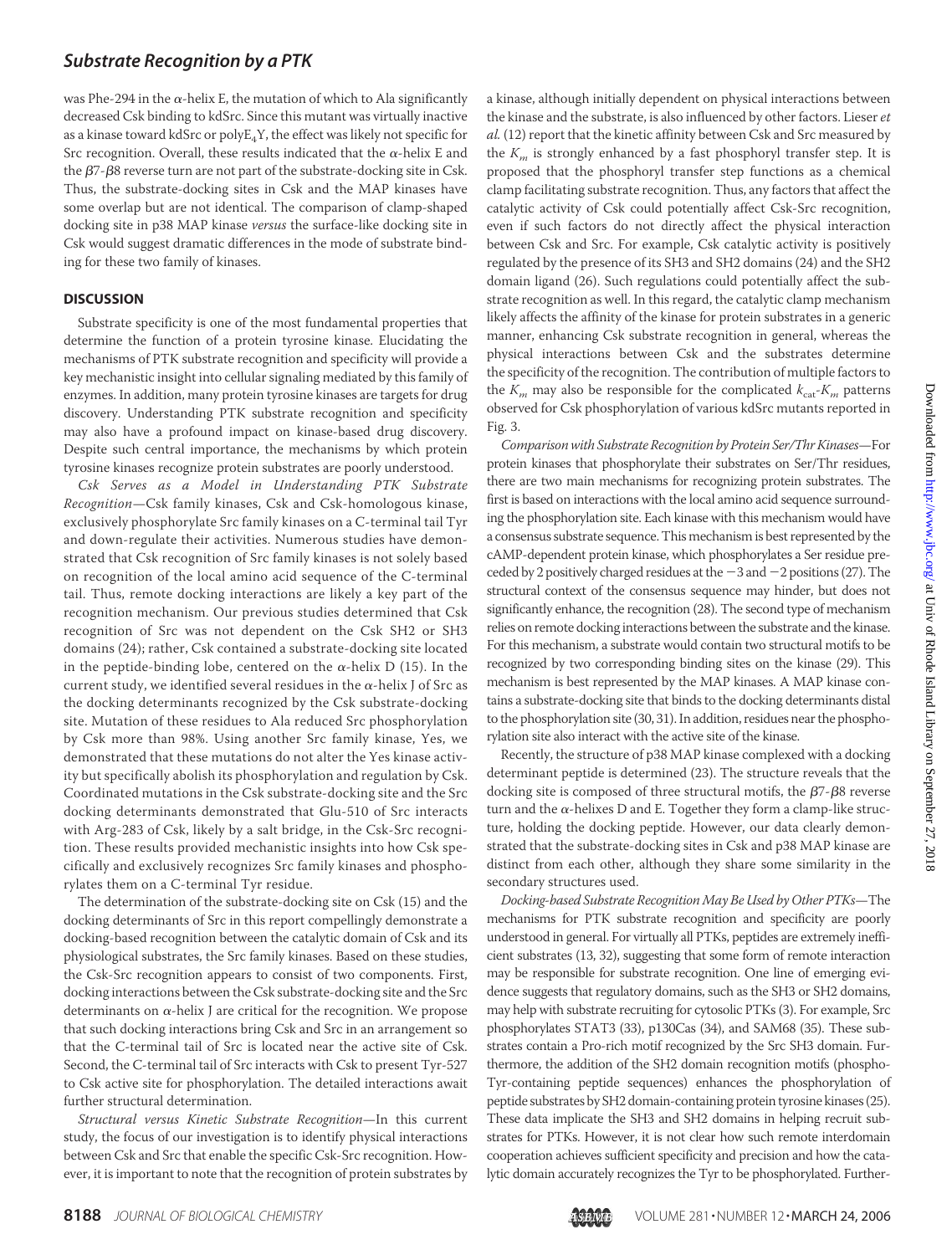more, receptor type protein tyrosine kinases do not contain regulatory domains like the SH3 and SH2 domains. They would need to use either the catalytic domain or the C-terminal tail for substrate recognition and ensure substrate specificity. Whether docking interactions in the catalytic domain similar to Csk-Src recognition are part of the substrate recognition mechanisms for PTKs in general awaits further investigation.

*Acknowledgments—We thank P. S. Cohen for critically reading the manuscript, P. A. Cole for providing pREP4groESL plasmid, and R. Jove for providing pMcSrc Met-295 plasmid. DNA sequencing was performed at University of Rhode Island Genomics and Sequencing Center.*

#### **REFERENCES**

- 1. Manning, G., Whyte, D. B., Martinez, R., Hunter, T. & Sudarsanam, S. (2002) *Science* **298,** 1912–1934
- 2. Hunter, T. (1999) *Harvey Lect.* **94,** 81–119
- 3. Miller, W. T. (2003) *Acc. Chem. Res.* **36,** 393–400
- 4. Brown, M. T. & Cooper, J. A. (1996) *Biochim. Biophys. Acta* **1287,** 121–149
- 5. Thomas, S. M. & Brugge, J. S. (1997) *Annu. Rev. Cell Dev. Biol.* **13,** 513–609
- 6. Nada, S., Okada, M., MacAuley, A., Cooper, J. A. & Nakagawa, H. (1991) *Nature* **351,** 69–72
- 7. Klages, S., Adam, D., Class, K., Fargnoli, J., Bolen, J. B. & Penhallow, R. C. (1994) *Proc. Natl. Acad. Sci. U. S. A.* **91,** 2597–2601
- 8. Xu, W., Harrison, S. C. & Eck, M. J. (1997) *Nature* **385,** 595–602
- 9. Sicheri, F., Moarefi, I. & Kuriyan, J. (1997) *Nature* **385,** 602–629
- 10. Cooper, J. A. & Howell, B. (1993) *Cell* **73,** 1051–1054
- 11. Okada, M., Nada, S., Yamanashi, Y., Yamamoto, T. & Nakagawa, H. (1991) *J. Biol. Chem.* **266,** 24249–24252
- 12. Lieser, S. A., Shindler, C., Aubol, B. E., Lee, S., Sun, G. & Adams, J. A. (2005) *J. Biol. Chem.* **280,** 7769–7776
- 13. Sondhi, D., Xu, W., Songyang, Z., Eck, M. J. & Cole, P. A. (1998) *Biochemistry* **37,** 165–172
- 14. Wang, D., Huang, X. Y. & Cole, P. A. (2001) *Biochemistry* **40,** 2004–2010
- 15. Lee, S., Lin, X., Nam, N. H., Parang, K. & Sun, G. (2003) *Proc. Natl. Acad. Sci. U. S. A.* **100,** 14707–14712
- 16. Sun, G. & Budde, R. J. (1995) *Anal. Biochem.* **231,** 458–460
- 17. Sun, G. & Budde, R. J. (1997) *Arch. Biochem. Biophys.* **345,** 135–142
- 18. Sun, G., Sharma, A. K. & Budde, R. J. (1998) *Oncogene* **17,** 1587–1595
- 19. Osusky, M., Taylor, S. J. & Shalloway, D. (1995) *J. Biol. Chem.* **270,** 25729–25732
- 20. Gallivan, J. P. & Dougherty, D. A. (1999) *Proc. Natl. Acad. Sci. U. S. A.* **96,** 9459–9464
- 21. Lee, S., Lin, X., McMurray, J. & Sun, G. (2002) *Biochemistry* **41,** 12107–12114
- 22. Tanoue, T., Adachi, M., Moriguchi, T. & Nishida, E. (2000) *Nat. Cell Biol.* **2,** 110–116
- 23. Chang, C. I., Xu, B. E., Akella, R., Cobb, M. H. & Goldsmith, E. J. (2002) *Mol. Cell* **9,** 1241–1249
- 24. Lin, X., Ayrapetov, M. K., Lee, S., Parang, K. & Sun, G. (2005) *Biochemistry* **44,** 1561–1567
- 25. Pellicena, P., Stowell, K. R. & Miller, W. T. (1998) *J. Biol. Chem.* **273,** 15325–15328
- 26. Wong, L., Lieser, S. A., Miyashita, O., Miller, M., Tasken, K., Onuchic, J. N., Adams, J. A., Woods, V. L., Jr. & Jennings, P. A. (2005) *J. Mol. Biol.* **351,** 131–143
- 27. Kemp, B. E., Bylund, D. B., Huang, T. S. & Krebs, E. G. (1975) *Proc. Natl. Acad. Sci. U. S. A.* **72,** 3448–3452
- 28. Kemp, B. E. (1979) *J. Biol. Chem.* **254,** 2638–2642
- 29. Tanoue, T. & Nishida, E. (2002) *Pharmacol. Ther.* **93,** 193–202
- 30. Chen, Z., Gibson, T. B., Robinson, F., Silvestro, L., Pearson, G., Xu, B., Wright, A., Vanderbilt, C. & Cobb, M. H. (2001) *Chem. Rev.* **101,** 2449–2476
- 31. Lee, T., Hoofnagle, A. N., Kabuyama, Y., Stroud, J., Min, X., Goldsmith, E. J., Chen, L., Resing, K. A. & Ahn, N. G. (2004) *Mol. Cell* **14,** 43–55
- 32. Lam, K. S., Wu, J. & Lou, Q. (1995) *Int. J. Pept. Protein Res.* **45,** 587–592
- 33. Schreiner, S. J., Schiavone, A. P. & Smithgall, T. E. (2002) *J. Biol. Chem.* **277,** 45680–45687
- 34. Pellicena, P. & Miller, W. T. (2001) *J. Biol. Chem.* **276,** 28190–28196
- 35. Feuillet, V., Semichon, M., Restouin, A., Harriague, J., Janzen, J., Magee, A., Collette, Y. & Bismuth, G. (2002) *Oncogene* **21,** 7205–7213

Downloaded from http://www.jbc.org/ at Univ of Rhode Island Library on September 27, 2018 Downloaded from <http://www.jbc.org/> at Univ of Rhode Island Library on September 27, 2018